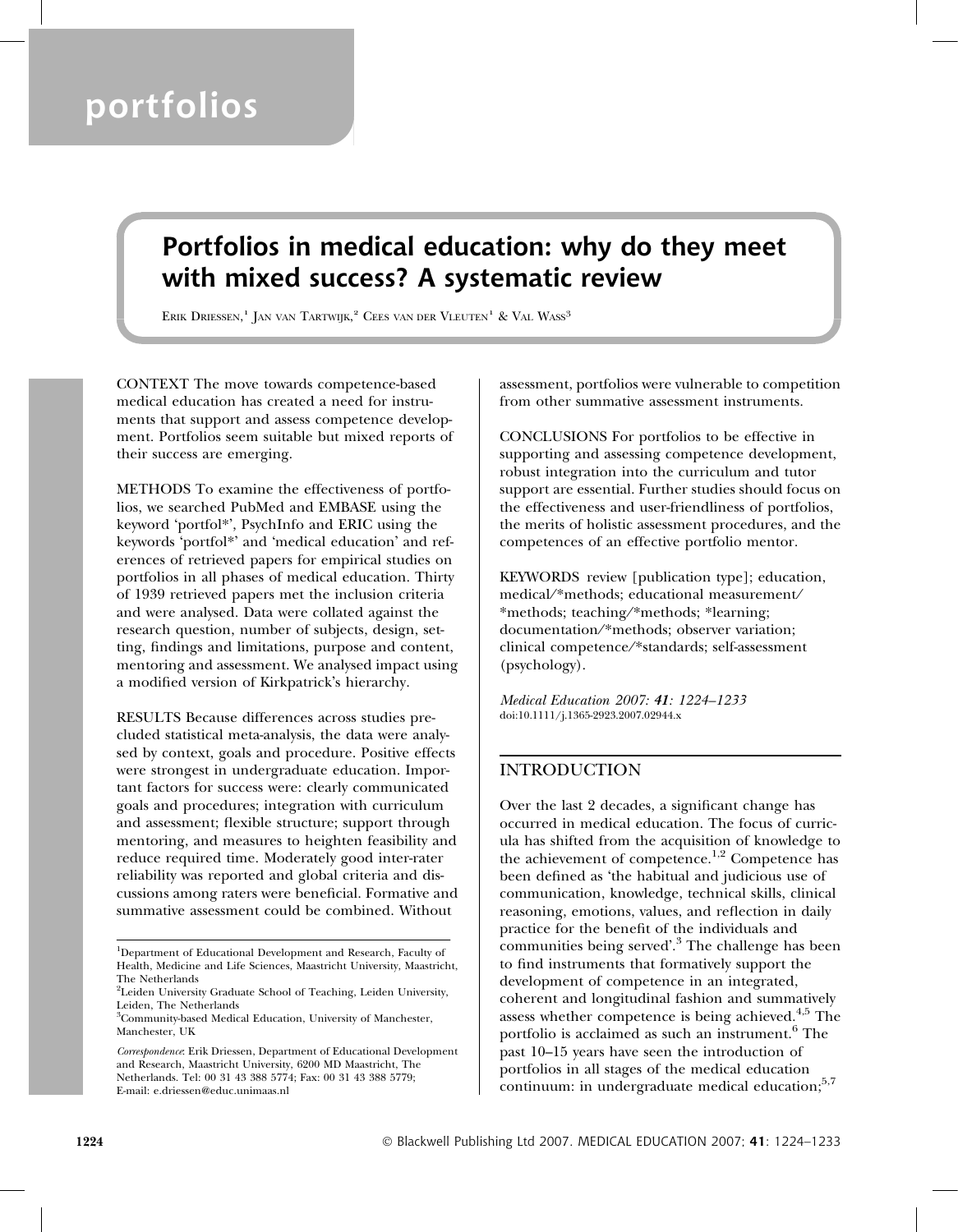# **Overview**

### What is already known on this subject

Despite claims that portfolios are an excellent instrument with which to enhance integrated, self-reflective, self-directed, longitudinal learning, they have met with mixed success.

## What this study adds

Inter-rater reliabilities contradict the presumed 'subjectivity' of portfolio assessment. Portfolios can be used simultaneously for summative and formative purposes.

Effective portfolios require:

- a proper introduction and mentoring;
- integration within context and procedures;
- provision of information to students and teachers;
- provision of clear guidelines that do not curtail students' freedom,
- user-friendliness that includes limited time demands on students and mentors.

#### Suggestions for further research

Studies addressing the effectiveness and userfriendliness of portfolios, the merits of holistic assessment procedures, and the competences of effective portfolio mentors should be encouraged.

in postgraduate specialist training, $8-10$  and in the continuing medical education (CME) of practising doctors.6,11–14

Portfolios that are used in education contain evidence of how trainees fulfil tasks and how their competence is progressing. Portfolios may be digital or paper-based and content may be prescribed or left to the students' discretion. Despite variations in content and format, portfolios basically report on work done, feedback received, progress made, and plans for improving competence. Additionally, portfolios may stimulate reflection, because collecting evidence for inclusion in a portfolio requires looking back and analysing what one has accomplished.

Reflection can be defined as the mental process of trying to structure or restructure an experience, a problem, or existing knowledge.<sup>15</sup> This can help learners to understand their development<sup>16</sup> and plan their learning.15 Reflecting on task performance and development of competence implies self-assessment or self-rating:17 learners have to compare their own performance with (external) standards. Reflection and self-assessment are essential skills for lifelong learning, but the literature on self-assessment is quite clear in showing that students and doctors have a limited ability to self-assess their competence and learning needs.17 Hence, it has been suggested that self-assessment should be supported by other (external) sources of information.<sup>17,18</sup> Portfolios may have the potential to improve self-assessment, by combining external assessment, mentoring and self-assessment.19

Since their introduction into medical education in the early 1990s, portfolios have been the subject of educational research. The evidence to date suggests that their introduction has met with mixed success.<sup>20–22</sup> There is little explanation for these differences, which may relate to many factors. The aim of this study was to conduct a systematic review of the literature on portfolios to seek evidence and clarify why in some contexts portfolios appear to be largely ineffective, whereas in others they are successful.

# METHODS

## Data sources

PubMed (1966–May 2007) and EMBASE (1989–May 2007) were searched using the keyword 'portfol\*'. The databases PsychInfo (1970–May 2007) and ERIC (1966–May 2007) were searched using the keywords 'portfol\*' and 'medical education'.

The searches were limited to publications in English and Dutch because it was not feasible to translate non-English or non-Dutch articles. To identify studies not picked up in the initial search, we contacted experts in the field and checked the references of the papers retrieved by the initial search.

## Selection of studies

We used broadly defined inclusion criteria to ensure all aspects of the research question were addressed. We included studies that: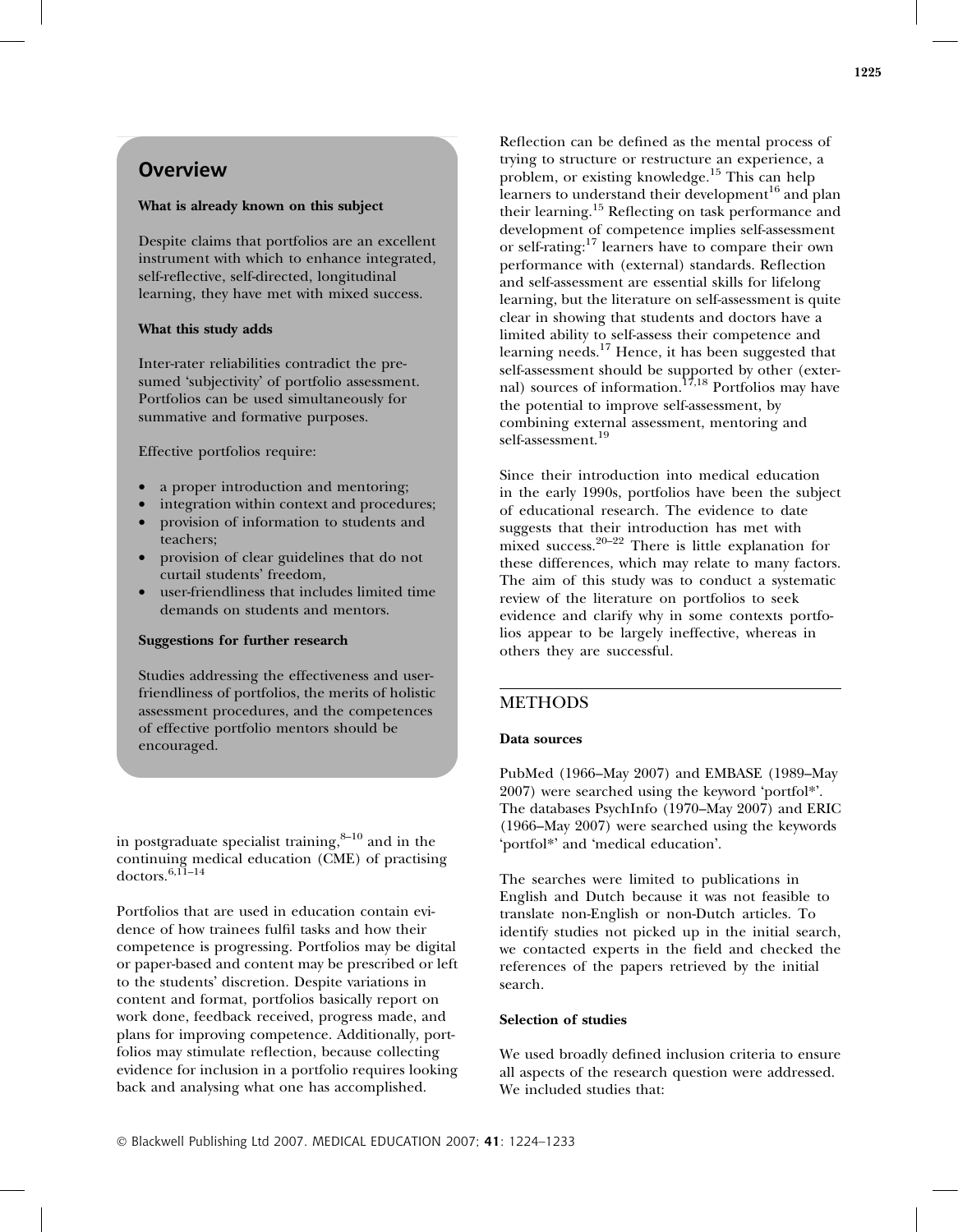- 1 focused on portfolio use for educational purposes in medical training;
- 2 were performed within the context of undergraduate, postgraduate or continuing medical education, and
- 3 reported empirical data.

We excluded studies concerning: portfolios for other health professions (nursing, dentistry, dietetics, veterinary medicine), administrators, managers, teachers and trainers in hospitals, management, finance, education, teaching, specialist trainers and academic portfolios; portfolio-related instruments, such as logbooks, personal digital assistants, and personal development plans, and descriptive articles without evaluative data.

#### Data abstraction

The literature search was performed by 2 of the authors (ED, JvT) and an information specialist. Three of the authors (ED, JvT, CvdV) determined the inclusion criteria. Two of the authors (ED, JvT), supported by a third author (CvdV), reviewed the titles and abstracts of retrieved publications and selected relevant articles for possible inclusion. Data abstraction methods were developed by 3 of the authors (ED, JvT, CvdV) and were applied by 2 of the authors (ED, JvT). Disagreements about search criteria, data abstraction and classification of study results were resolved by consensus. The reviewers were not blinded to any portion of articles. The authors of 1 of the studies were contacted and asked to clarify some points, which they did.

The articles fulfilling the selection criteria referred to a wide range of studies where portfolios were used for different purposes in a variety of contexts within medical education, and methods and quality varied. Most of the selected studies used a variety of measurement methods and surveyed a range of portfolios which differed in purpose, content and format. With the exception of interrater reliability, statistical pooling of the results proved impossible. We made narrative descriptions of the findings and quality of the studies according to the criteria suggested by the Best Evidence Medical Education Collaboration (BEMEC).<sup>23</sup> Assessment of the quality of the studies was based on the study design, questionnaire validation, sampling frame and size, response rate and outcome measures.<sup>24</sup> Data were synthesised and reported where possible in relation to the influence of context and portfolio goals to address the aims of the review.

We used a modified version of the BEMEC coding sheet for data abstraction.<sup>23</sup> The form included details of the research question, number of subjects, study design, setting, findings and study limitations. Further details of the intervention (i.e. the goal, contents and structure, and the mentoring and assessment of the portfolio<sup>25</sup>) were also included. The impact of the intervention was rated using a modified version of Kirkpatrick's hierarchy to analyse outcomes such as learner satisfaction, learning outcomes, performance improvement and patient or health outcomes.<sup>26</sup>

The inter-rater reliability across all studies was estimated by averaging domain-referenced reliability coefficients or kappas. The Spearman-Brown prophecy formula was used to estimate the projection of inter-rater reliability for the use of multiple raters.<sup>27</sup>

## **RESULTS**

#### Search results

The search revealed 1939 publications. After reading titles and abstracts, we excluded 1853 articles that failed to meet the inclusion criteria. More detailed review of the remaining 86 publications yielded 30 articles that met the inclusion criteria (Fig. 1). Of these articles, 9 related to the use of portfolios in pre-clinical undergraduate medical education, 7 addressed undergraduate clinical clerkships, 9 concerned postgraduate medical training, and 5 dealt with CME (see Tables S1 to S4 published online as supplementary material).

Many of these studies had methodological limitations. With the exception of 2 studies,  $2^{1,28}$  all had a single-group design. The majority were conducted in a single institution. In 5 studies, participants were self-selected volunteers.<sup>20,28–31</sup> Many studies lacked a detailed description of the portfolio, how it was introduced to its users, the sampling frame, the study method, data analysis or outcomes, which limited our ability to fully appraise the quality of the study or generalise the findings.

A total of 19 studies evaluated outcomes at Kirkpatrick level 1 (i.e. surveying the satisfaction level of the users). Only 2 studies reported outcomes in terms of performance improvement (level 3).<sup>22,30</sup> None of the studies measured patient outcomes.

We report the results in relation to the 2 broad portfolio goals: learning and assessment.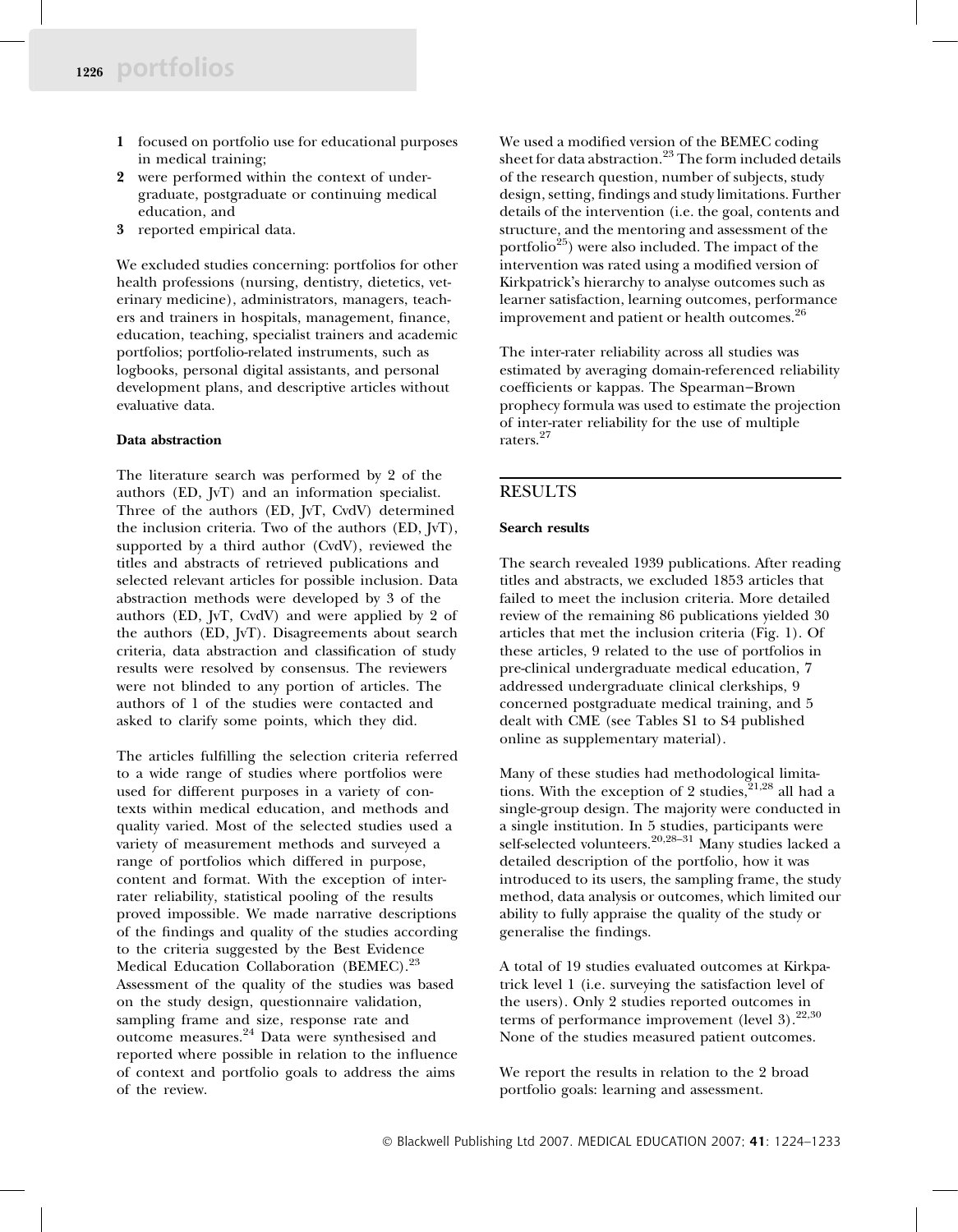

Figure 1 Selection of articles for review \*Some articles were excluded for multiple reasons

#### Goal 1. Learning

Two studies performed in the pre-clinical phase of medical school reported that portfolios contributed to Year 1 students<sup>7</sup> reflective learning<sup>32,33</sup> and 1 study reported that portfolios contributed to students personal and professional development.<sup>22</sup> Two studies reported successful use of portfolios in organising, monitoring and evaluating a pre-clinical oncology programme and helping students understand the impact of malignant disease on patients.<sup>21,34</sup> Studies where portfolios were used in CME yielded mixed results. Some reported that portfolios could stimulate reflective learning<sup>28,30</sup> and support the planning and monitoring of CME.<sup>30</sup>

Many studies across a range of contexts reported problems related to the poor preparation and introduction of portfolios by the institution. Examples of this claimed either that the purpose of the portfolio was not clearly defined $35$  or that learners and teachers were poorly or insufficiently informed about the portfolio and what it entailed.35–38 In 1 study this resulted in poor commitment from both residents and their trainers and limited use of the portfolio.<sup>35</sup> However, in 5 studies where portfolio design centred on informing, training and gaining commitment from both trainers and trainees, portfolios were found to be suitable for graduate training.<sup>39-43</sup> One study demonstrated that hands-on introduction with a proper briefing of students by staff on the portfolio's purpose and procedures had a positive effect on portfolio scores and student satisfaction with the portfolio.<sup>44</sup>

The use of the portfolio in undergraduate education was more successful when portfolios were not used in isolation but were part of other educational activities.21,22,32,34 These educational activities included pairing students with oncology patients, $2^{1,34}$  organising tutorial groups $^{35}$  or mentoring,  $^{32}$  or linkage to an interview.<sup>22</sup>

Results of the use of portfolios in CME often suggested that portfolios were not used by doctors to their full potential. This was related mainly to time constraints imposed by high daily workloads $20,31$  and the perception that maintaining the portfolio was time-consuming.<sup>20,28,45</sup> On occasion, studies referred to extraneous issues, including difficulties with information technology, such as problems with downloading necessary software<sup>20</sup> or lack of IT skills.<sup>31</sup> Lack of time was also an issue for postgraduate training.<sup>38,41,46</sup> Trainees and their supervisors were concerned that the portfolio might be too time-intensive and for this reason avoided using it.38,41,46 Mathers et al. made a plea for portfolios to be 'smarter' (less paperwork) to aid feasibility.<sup>28</sup> A study investigating the use of such an efficient portfolio supports this supposition, as undergraduate clerks did not find the portfolio labour-intensive.<sup>47</sup>

The format of the portfolio also influenced the contribution it made to learning. An effective portfolio had a clear but flexible structure, allowing learners opportunities to describe their own unique development.32,35,48 Clear instructions were important. Most users wanted to know what kind of information they were expected to provide.29,44,49 In clinical contexts where the content of a portfolio was often highly prescribed, portfolios were experienced as bureaucratic instruments.35–37,45,46 Portfolios were more highly appreciated when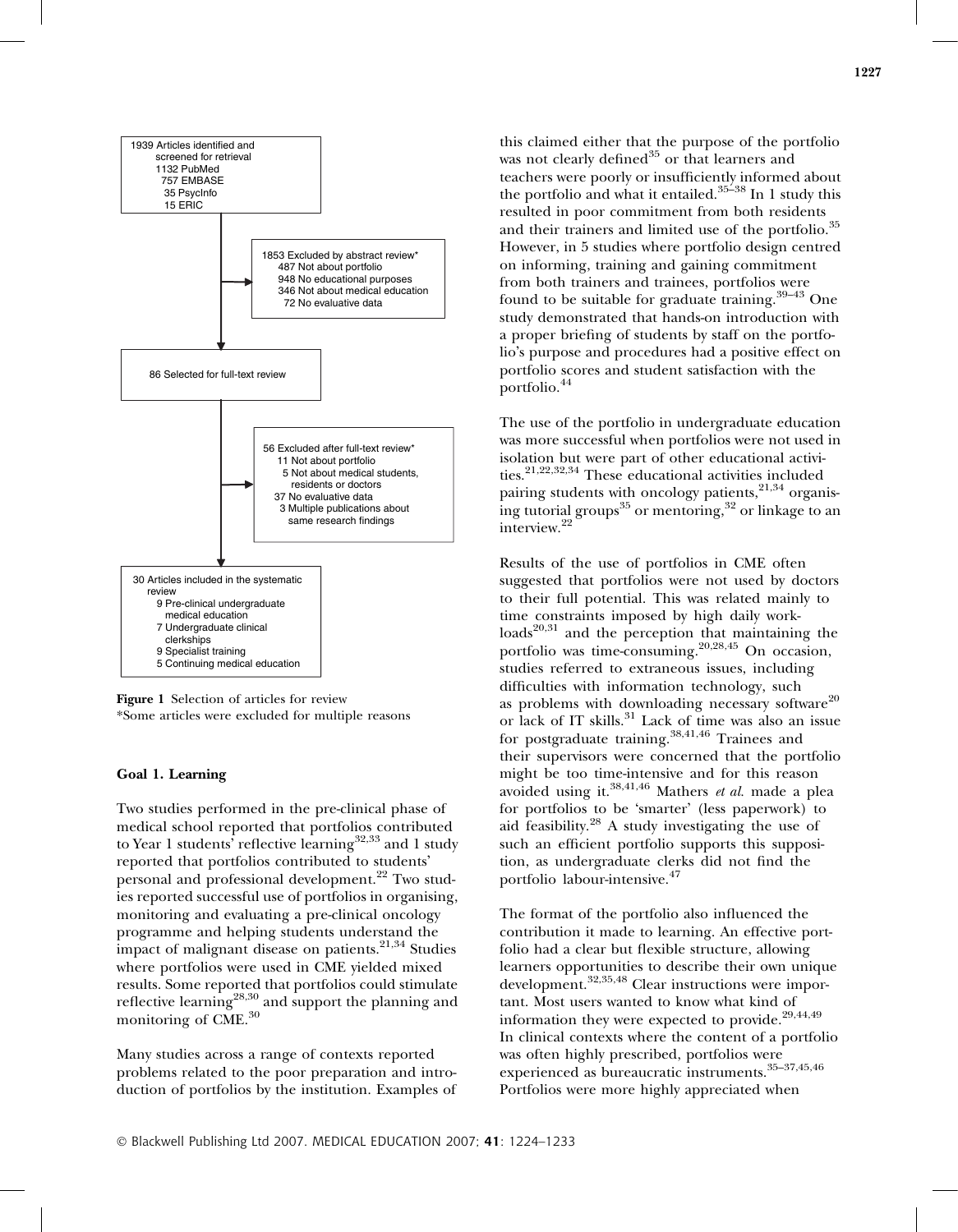learners were given a certain amount of freedom to determine their content.<sup>32,50</sup>

Many studies reported the lack of adequate support from mentors.<sup>20,31,35</sup> Other studies confirmed that mentoring by teachers, trainers or educational supervisors made an important contribution to the success of the portfolio.<sup>21,28,32,37,39–41,48</sup> Mentors included teachers, trainers, supervisors or peers.<sup>31</sup> General practice trainees made more use of their portfolios when they had a supportive trainer. $35,38,41$  Because of the significant impact of mentoring, it was difficult sometimes to discriminate between the effects of the mentor and the practicalities of completing the portfolio itself.<sup>35</sup> Obviously, mentoring requires teacher and supervisor time.<sup>32</sup> However, mentoring aimed at stimulating the development of reflective ability $32$  and deep learning strategies focused on comprehension and understanding<sup>28,43</sup> merited the effort.

#### Goal 2. Assessment

A study investigating the validity of portfolio assessment<sup>51</sup> demonstrated it was indeed a valid test of reflective ability. Quality of reflection was the strongest predictor of the final assessment grade. Other criteria, such as lay-out and writing style, had negligible effect. Six studies estimated the inter-rater reliability of portfolios.<sup>45,46,48,51-53</sup> The average reliability across these 6 studies was 0.63, representing the estimated reliability if one assessor were to be randomly replaced by another. However, with 2, 3 or 4 raters, the reliability would increase to 0.77, 0.84 and 0.87, respectively. A value of 0.80 is usually required for high-stakes tests.27 The studies suggested that a number of measures had a positive impact on inter-rater agreement: use of a small group of (trained) assessors;  $45,46,51-53$  discussion among the raters before the actual assessment<sup>46,51–53</sup> and after assessing part of the portfolio, $46,53$  and the use of global criteria with rubrics.45,46,53

In general, there was more support for the formal assessment of portfolios from teachers and examiners than from students themselves.  $36,44,45$  For example, in a study in which examiners were positive about the use of portfolios for assessment, final year undergraduate students reported that a comprehensive portfolio with prescribed content involved far too much paperwork and, if they were to be formally assessed, they needed more advance information about how to construct the portfolio.<sup>36</sup>

The use of the portfolio for assessment and learning is often seen as conflicting: students may be less open in their reflections when their portfolios are to be assessed. However, 2 studies examining the combination of formative mentoring and summative assessment in 1 portfolio reported that this was not an issue. One study described mentors' reports that portfolio assessment had no effect on students  $openness<sup>32</sup>$  and another claimed that the combination of support and assessment did not appear to be problematic for general practitioners and their CME tutors.<sup>28</sup> Two studies showed that if portfolios were not formally assessed, other summative assessment instruments were prioritised and the use of portfolios tailed off.<sup>35,43</sup>

## DISCUSSION

To our knowledge, this is the first systematic review of the literature on portfolio use in medical education. We found many descriptive articles, opinion papers and commentaries on portfolio use. Only 30 of the retrieved articles reported empirical data. The available evidence demonstrated that portfolios can support both the learning and assessment of more general, yet essential, competencies in pre-clinical undergraduate education, such as reflective ability, personal and professional development, communication skills, and empathy towards terminally ill patients and their families. This finding is consistent with the evidence from a recent literature review of portfolio use in nursing.54 Portfolios also have potential as tools to organise workplace learning during clerkships and postgraduate specialist training. Here, a more mixed picture emerged of contrasting poor and successful examples of portfolio introduction at all stages of training. Our review is in agreement with earlier literature, showing that several key issues are decisive in the successful use of a portfolio,<sup>55</sup> and is consistent with findings from studies in other disciplines. For example, in 1996 a study in teacher education showed that, for a portfolio to stimulate reflection, certain conditions had to be met, including: a thorough introduction of the portfolio and its intended use; student ownership; a clear structure, and appropriate use of the portfolio in discussions with mentors or trainers.<sup>56</sup> McMullan concluded in a recent study in nursing that portfolios can be very effective as an assessment and learning tool, but only if both students and mentors receive clear guidelines and support for their use. $57$ McMullan noted that, without support and clear guidelines, students and mentors became increasingly stressed and demoralised about the use of portfolios in practice.<sup>57</sup> The studies highlight several success factors for portfolio use.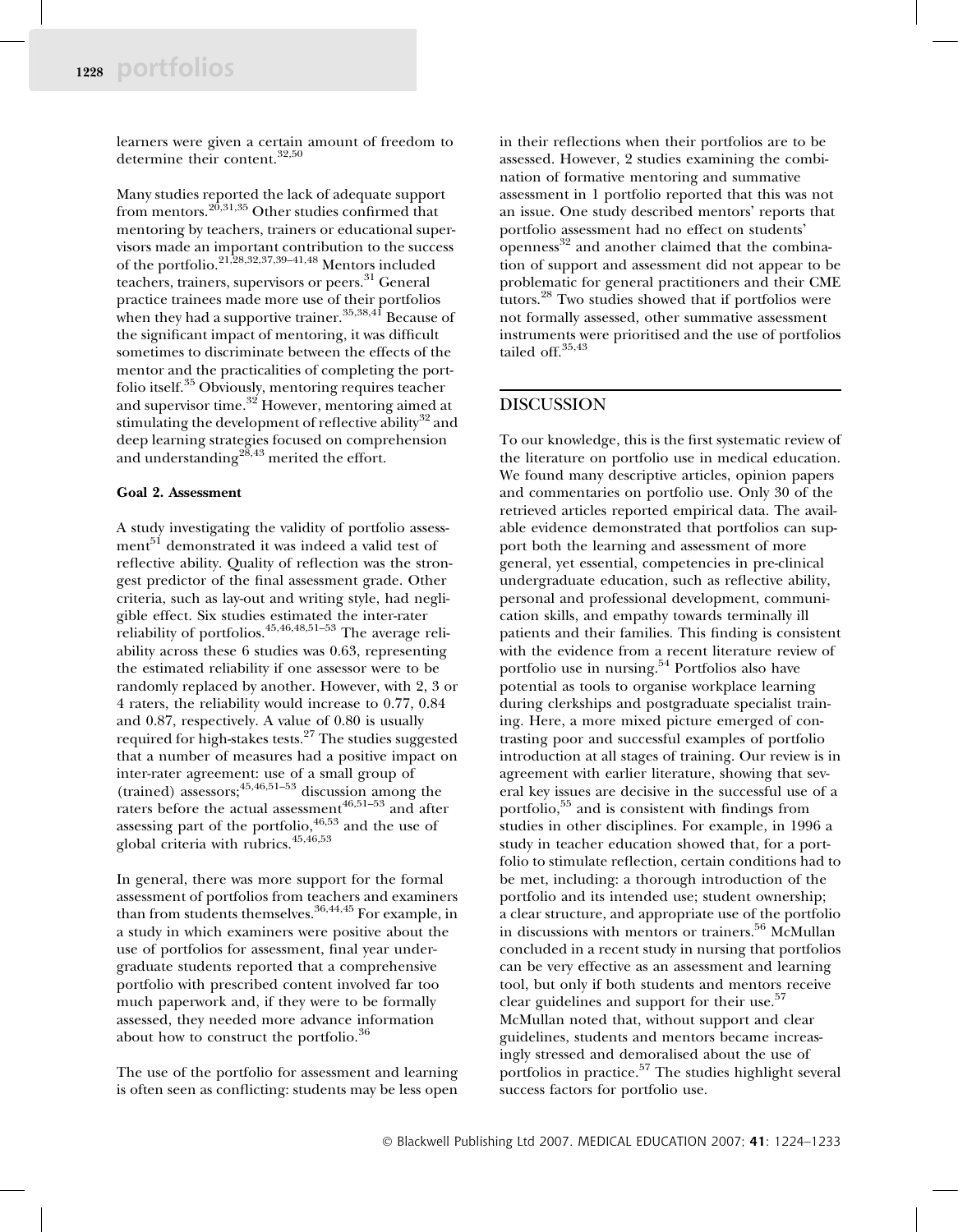#### Success factors

The various goals of working with a portfolio need to be clear but can be successfully combined.<sup>28,32</sup> Portfolios can be used concurrently in both the formative promotion of learning and summative assessment. This is in contrast to previous debate in the literature, where the use of portfolios for assessment and learning was seen as conflicting on the grounds that students may be less open in their reflections when their portfolios are to be assessed.58–60 From a systematic review of the literature, combining the 2 goals of learning and assessment does not appear to cause problems. On the contrary, summative assessment was found to be important to ensure that portfolio learning maintained its status alongside other assessed subjects.<sup>35,43</sup>

It is advisable to regard a portfolio not as a separate, independent instrument but as an activity that can be integrated with other educational activities. $21,22$ 

Effectiveness of learning is enhanced by providing a mentor to support the portfolio. Mentorship requires a substantial time investment, but appears to be crucial to successful portfolio use.21,28,32,35,37,39,41,43,48 The effectiveness of assessment can be enhanced by combining the portfolio assessment with an interview. $^{22,3\bar{6},47}$ 

A major challenge for the integration of a portfolio into medical education is that its status must be maintained in the eyes of assessment- driven students. This review suggests that it must be part of the institutional assessment procedures.32,35,43 We found surprisingly high levels of inter-rater reliability in the studies. $45,46,48,51-53$  This contrasts with findings in other domains, such as for the teaching portfolios of general practice trainers.<sup>61,62</sup> The results of our review suggest that assessment panels may be limited to 2 or 3 assessors depending on the stakes of the assessment. Part of the success in achieving high reliabilities appears to be attributable to the use of a small group of trained assessors,45,46,51–53 specific assessor training exercises,46,51–53 including benchmarking, assessor discussion (before and intermediate) and use of holistic scoring rubrics (global performance descriptors).45,46,53 In her review of portfolio assessment in nursing, McCready<sup>54</sup> also calls for experienced assessors, explicit guidelines for portfolio construction and a holistic assessment procedure. The good news seems to be that putting these appropriate measures in place makes adequate assessment of portfolios possible, without the need to prescribe the content and structure of the portfolio in detail.<sup>63</sup>

Another issue that impacts on portfolio success is a flexible learner-centred format. A rigid structure in which every detail of portfolio content is prescribed elicits negative reactions from portfolio users and is regarded as counterproductive.<sup>28,32,35,36</sup> Findings in this review and other literature $56,57$ appear to indicate that too much structure implies a greater risk than too little structure. This does not deny the fact that learners do need clear directions and guidance to support the development and assessment of broad competencies.<sup>29,57</sup> However, direction should be achieved through clear guidelines and well defined portfolio goals rather than minute directives for every detail of the portfolio.<sup>57</sup> Striking the right balance is crucial here.

Time, or rather lack of it, is another key issue. Many learners who are asked to create a portfolio, and their supervisors or mentors, are concerned that building and judging portfolios will be exceedingly time-consuming or downright impossible.20,28,31,38,41,45,46,64 The finding that time constraints appear to be less of a problem for preclinical students may indicate that these students have relatively more time at their disposal. For learners in clinical settings, it is clearly difficult to find time amidst the pressures of clinical practice. Many of the portfolios described in the studies we reviewed were not user-friendly and involved huge amounts of paperwork, forcing portfolio users to comply with strict and detailed guidelines.<sup>35,36,45,46</sup> Too much specific obligatory content makes portfolios bureaucratic, with the result that they both fail to serve any educational purpose and force learners to search for content outside their direct and lived experiences.<sup>32,57</sup>

Table 1 summarises the factors promoting portfolio success that emerged from this review.

#### Study limitations

Several limitations in this review should be considered. Firstly, the label 'portfolio' refers to a broad range of instruments. The purpose, context, structure and content of the portfolios described in the literature reviewed here differed considerably. Because of these differences and the variety of study methods and study quality, it was not possible to use a statistical meta-analytic approach. We attempted to overcome this limitation by synthesising the data as much as possible per context and per goal. Secondly, the literature in medical education often lacks the use of extensive medical subject headings, which could have contributed to our non-retrieval of some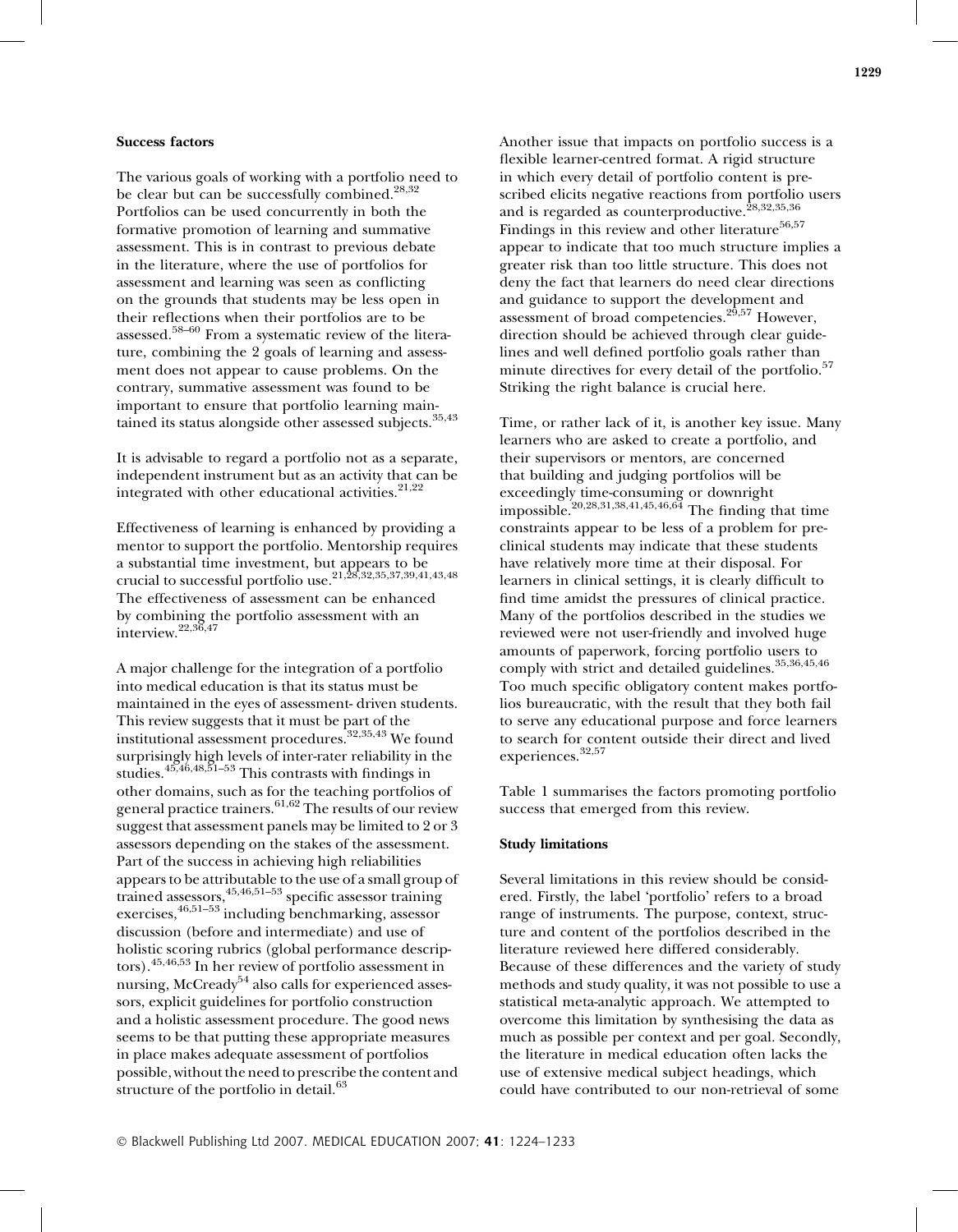| <b>Factor</b>              | <b>Recommendation</b>                                                                     |
|----------------------------|-------------------------------------------------------------------------------------------|
| Goals                      | Clearly introduce the goals of working with a portfolio                                   |
|                            | Combine goals (learning and assessment)                                                   |
| Introducing the portfolio  | Provide clear guidelines about the procedure, the format and the content                  |
|                            | Be cautious for problems with information technology                                      |
| Mentoring/interaction      | Provide mentoring by teachers, trainers, supervisors or peers                             |
| Assessment                 | Use assessment panels of $2-3$ assessors depending on the stakes of the assessment        |
|                            | Train assessors                                                                           |
|                            | Use holistic scoring rubrics (global performance descriptors)                             |
| Portfolio format           | Use a hands-on introduction with a briefing on the portfolio's purpose and the procedures |
|                            | Keep the portfolio format flexible                                                        |
|                            | Avoid being overly prescriptive about the portfolio content                               |
|                            | Avoid too much paperwork                                                                  |
| Position in the curriculum | Integrate the portfolio into other educational activities in the curriculum               |

studies. In addition, different labels were sometimes used in the text of articles. Because we excluded studies of instruments like logbooks, appraisals, personal digital assistants and personal development plans, we may have missed studies in which they were used similarly to portfolios if the authors did not use the term 'portfolio'. Although we manually searched reference lists to overcome these subject heading and label limitations, we may have missed some studies. Thirdly, many studies lacked a full description of the actual portfolio, the portfolio introduction, the study method, data analysis and outcomes. This limited our ability to describe the studies more fully or to generalise more. Finally, in some studies it was not possible to distinguish whether the observed outcomes were the result of working with a portfolio or of mentoring $35$  or other educational activities.<sup>21,22,28</sup> We believe, however, that future studies should not try to solve this limitation, as this review showed the crucial importance of integrating portfolios and mentoring in the curriculum.

#### Implications for research and practice

The results of this review show that many questions regarding portfolio use are still unanswered and this has important implications for both research and practice. We found many studies where the description of the portfolio structure and its implementation were inadequate. In view of the wide variation in portfolio formats, researchers and peer reviewers should insist that details of portfolio structure (purpose, content, mentoring and assessment) $^{25}$  are given, along with the context in which the portfolio was implemented, to ensure that papers can be critically appraised by others in an adequate fashion.

Although the literature indicates that portfolios are not always successful, many studies did not examine how they were implemented and why they failed. We found no studies investigating the influence of the context in which a portfolio is introduced. To claim success for an educational intervention, such as the portfolio, researchers need to look carefully at the intervention in practical settings.<sup>65</sup>

The implementation of a portfolio requires greater rigour than we encountered in many papers. This lack of scientific rigour may account for our disappointing finding that there was no trend toward improvement in portfolio delivery over the time-span represented by these studies.

Future portfolio research could focus on the userfriendliness or feasibility of portfolios and address time constraints (e.g. by ensuring that portfolios are supported by curriculum arrangements, such as protected time for learning), $66$  the merits of holistic assessment procedures, and the competences of effective portfolio mentors.

Contributors: ED and JvT conceived the study. ED and JvT, helped by an information specialist, performed the literature search. ED, JvT and CvdV determined the inclusion criteria, were responsible for the review of the titles and abstracts and selection of the relevant articles, and developed the data abstraction methods, which were applied by ED and JvT. All authors contributed to the analysis of the results. ED and JvT wrote the first draft of the paper, which was extensively revised by VW. All authors participated actively throughout the conduct, analysis and writing of the study.

Acknowledgements: the authors acknowledge Karlijn Overeem MD for her advice on the study design and for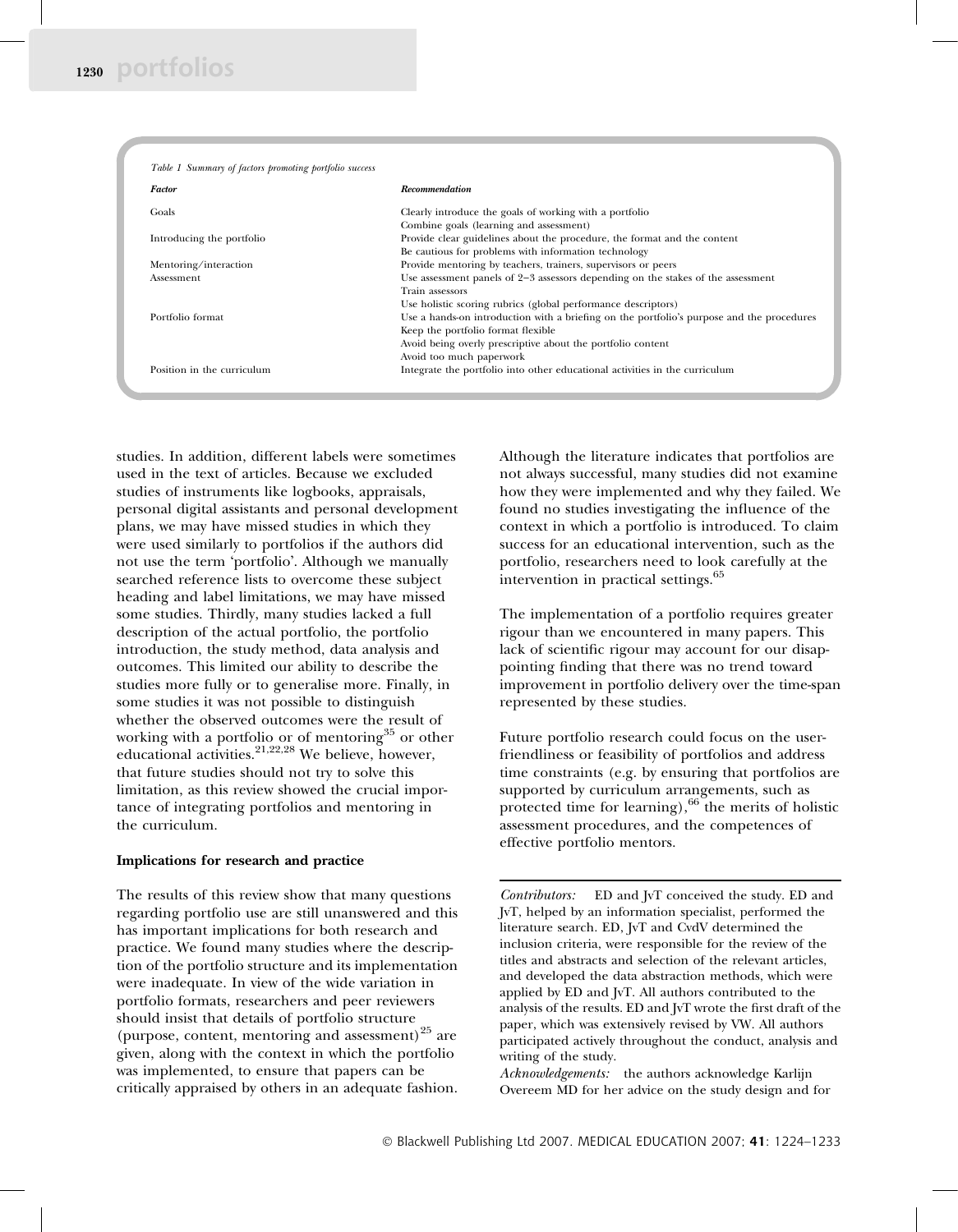reading and commenting on various drafts of the manuscript. The authors also wish to thank Victor Burger MSc our information specialist, for his invaluable help in performing efficient and comprehensive literature searches and Mereke Gorsira BA for help in preparing the paper and improving the English language of the first draft.

Funding: none. Conflicts of interest: none.

Ethical approval: not required.

### **REFERENCES**

- 1 Rabinowitz HK, Babbott D, Bastacky S et al. Innovative approaches to educating medical students for practice in a changing health care environment: the National UME-21 project. Acad Med 2001;76:587–95.
- 2 National Health Service. Modernising Medical Careers Foundation Programmes. http://www.mmc.nhs.uk/ pages/foundation. [Accessed 29 August 2006.]
- 3 Epstein RM, Hundert EM. Defining and assessing professional competence. JAMA 2002;287 (2):226–35.
- 4 Miller GE. The assessment of clinical skills⁄ competence/performance. Acad Med 1990;65 (9 Suppl):63-7.
- 5 Epstein RM. Assessment in medical education. N Engl J Med 2007;356:387-96.
- 6 Royal College of General Practitioners. Portfolio-based Learning in General Practice: Report of a Working Group on Higher Professional Education: December 1993. Occasional paper 63.
- 7 General Medical Council. Tomorrow's Doctors: Recommendations on Undergraduate Medical Education. http://www.gmc-uk.org/education/undergraduate/ tomdoc.pdf. [Accessed 29 August 2006.]
- 8 Accreditation Council for General Medical Education, American Board of Medical Specialties. Toolbox of Assessment Methods, Version 1.1. http://www.acgme. org/Outcome/assess/Toolbox.pdf. [Accessed 29 August 2006.]
- 9 Hayden SR, Dufel S, Shih R. Definitions and competencies for practice-based learning and improvement. Acad Emerg Med 2002;9 (11):1242–8.
- 10 Lynch DC, Swing SR, Horowitz SD, Holt K, Messer JV. Assessing practice-based learning and improvement. Teach Learn Med 2004;16 (1):85–92.
- 11 Alliance for Academic Internal Medicine. Portfolio for internal medicine residency programmes. http://www.im. org/AAIM/Tools/Docs/Forms/competencies.pdf. [Accessed 29 August 2006.]
- 12 Bennett NL, Davis DA, Easterling WE Jr et al. Continuing medical education: a new vision of the professional development of physicians. Acad Med 2000;75:1167–72.
- 13 Lewis M, Elwyn G, Wood F. Appraisal of family doctors: an evaluation study. Br J Gen Pract  $2003;53:454-60$ .
- 14 Zeiger RF. Toward continuous medical education. J Gen Int Med 2005;20 (1):91–4.
- 15 Korthagen FAJ, Kessels J, Koster B, Lagerwerf B, Wubbels T. Linking Theory and Practice: the Pedagogy of

Realistic Teacher Education. Mahwah, NJ: Lawrence Erlbaum Associates 2001.

- 16 Klenowski V. Developing Portfolios for Learning and Assessment: Processes and Principles. London: Routledge ⁄ Falmer 2002.
- 17 Davis DA, Mazmanian PE, Fordis M, van Harrison R, Thorpe KE, Perrier L. Accuracy of physician self-assessment compared with observed measures of competence: a systematic review. JAMA 2006;296 (9):1094–102.
- 18 Eva KW, Regehr G. Self-assessment in the health professions: a reformulation and research agenda. Acad Med 2005;80 (10 Suppl):46–54.
- 19 van Tartwijk J, Driessen E, Stokking K, van der Vleuten C. Factors influencing the successful introduction of portfolios. Qual Higher Educ 2007;13 (1):69-79.
- 20 Dornan T, Carroll C, Parboosingh J. An electronic learning portfolio for reflective continuing professional development. Med Educ 2002;36 (8):767–9.
- 21 Finlay IG, Maughan TS, Webster DJ. A randomised controlled study of portfolio learning in undergraduate cancer education. Med Educ 1998;32 (2):172–6.
- 22 Gordon J. Assessing students' personal and professional development using portfolios and interviews. Med Educ 2003;37 (4):335–40.
- 23 Best Evidence Medical Education Collaboration. Information for prospective topic review groups. http://www. bemecollaboration.org/TRGInfo.htm. [Accessed 19 June 2006.]
- 24 Reed D, Price EG, Windish DM et al. Challenges in systematic reviews of educational intervention studies. Ann Intern Med 2005;142:1080–9.
- 25 Zeichner K, Wray S. The teaching portfolio in US teacher education programmes: what we know and what we need to know. Teach Teach Educ 2001;17:613-21.
- 26 Curran VR, Fleet LA. A review of evaluation outcomes of web-based continuing medical education. Med Educ 2005;39:561–7.
- 27 Magnusson D. Test Theory. Stockholm: Addison-Wesley 1967.
- 28 Mathers NJ, Challis MC, Howe AC, Field NJ. Portfolios in continuing medical education – effective and efficient? Med Educ 1999;33 (7):521–30.
- 29 Vink S, Cools HJM, Elsen GMF, Vermunt JD. Reflectie van eerstejaars studenten geneeskunde: wat willen we zien en wat doen de studenten? [Summary in English.]Dutch J Med Educ 2005;24 (1):4–13
- 30 Campbell CM, Parboosingh JT, Gondocz ST et al. Study of physicians' use of a software program to create a portfolio of their self-directed learning. Acad Med 1996;71 (10 Suppl):49–50.
- 31 Dagley V, Berrington B. Learning from an evaluation of an electronic portfolio to support general practitioners personal development planning, appraisal and revalidation. Educ Prim Care 2005;16:567–74.
- 32 Driessen EW, van Tartwijk J, Overeem K, Vermunt JD, van der Vleuten CPM. Conditions for successful reflective use of portfolios in undergraduate medical education. Med Educ 2005;39:1230–5.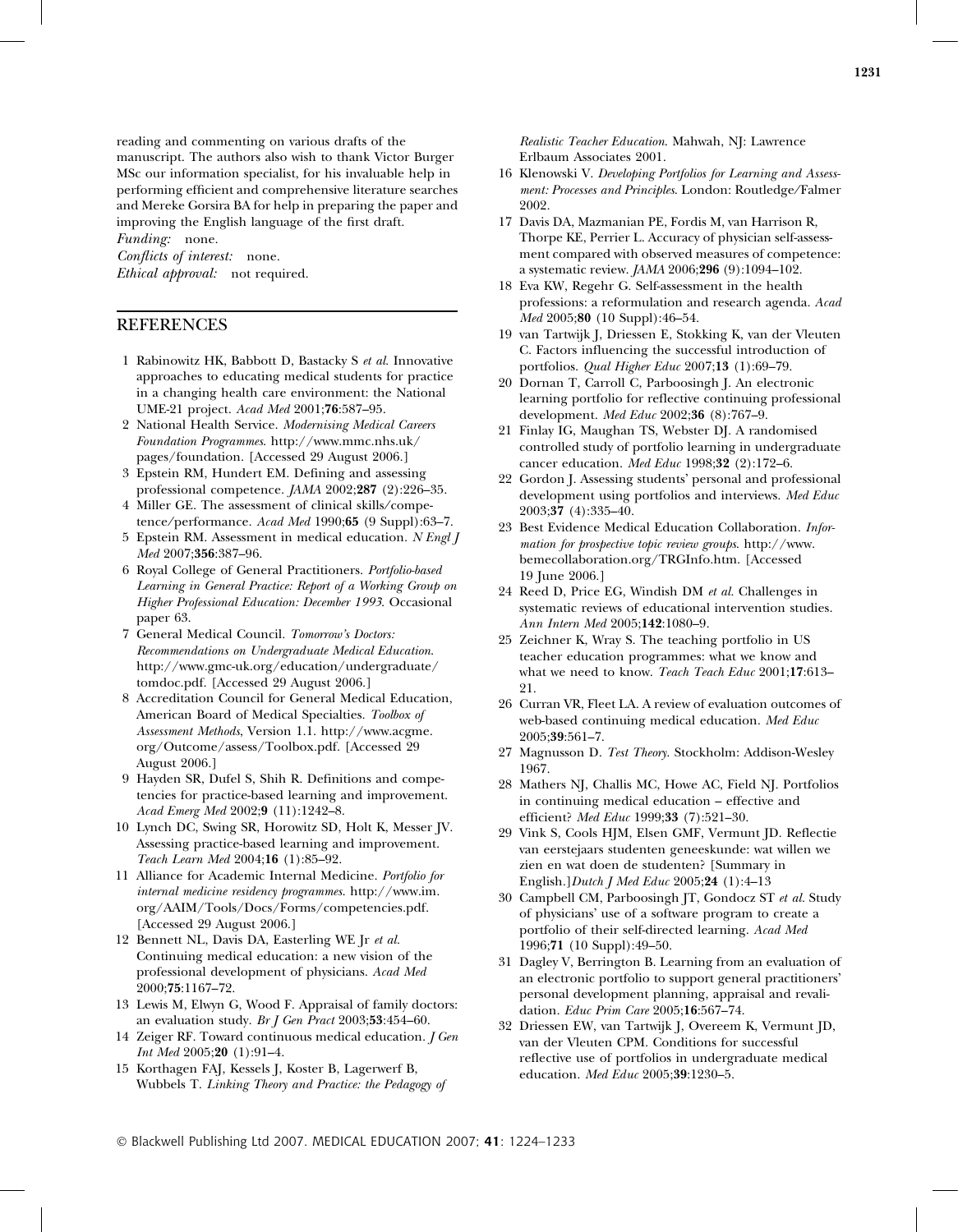- 33 Driessen EW, van Tartwijk J, Vermunt JD, van der Vleuten CPM. Use of portfolios in early undergraduate medical training. Med Teach 2003;25 (1):14–9.
- 34 Maughan TS, Finlay IG, Webster DJ. Portfolio learning with cancer patients: an integrated module in undergraduate medical education. Clin Oncol 2001;13 (1):44– 9.
- 35 Pearson DJ, Heywood P. Portfolio use in general practice vocational training: a survey of GP registrars. Med Educ 2004;38 (1):87–95.
- 36 Davis MH, Friedman BDM, Harden RM et al. Portfolio assessment in medical students' final examinations. Med Teach 2001;23 (4):357–66.
- 37 Elango S, Jutti RC, Lee LK. Portfolio as a learning tool: students' perspective. Ann Acad Med Singapore 2005;34  $(8):511-4.$
- 38 Kjaer NK, Maagaard R, Wied S. Using an online portfolio in postgraduate training. Med Teach 2006;28 (8):708–12.
- 39 Ryland I, Brown J, O'Brien N et al. The portfolio: how was it for you? Views of F2 doctors from the Mersey Deanery Foundation Pilot Clin Med 2006;6 (4):378–80.
- 40 Webb TP, Aprahamian C, Weigelt JA, Brasel KJ. The Surgical Learning and Instructional Portfolio (SLIP) as a self-assessment educational tool demonstrating practice-based learning. *Curr Surg* 2006;**63** (6):444-7.
- 41 Snadden D. Portfolio-based learning and general practice vocational training. Med Educ 1996;30:148–52.
- 42 Fung MKF, Walker M, Fung KKF et al. An Internet-based learning portfolio in resident education: the KOALAsuper(TM) multicentre programme. Med Educ 2000;34  $(6):474-9.$
- 43 Snadden D, Thomas ML. Portfolio learning in general practice vocational training – does it work? Med Educ 1998;32 (4):401–6.
- 44 Duque G, Finkelstein A, Roberts A, Tabatabai D, Gold SL, Winer LR. Learning while evaluating: the use of an electronic evaluation portfolio in a geriatric medicine clerkship. BMC Med Educ 2006;6:4.
- 45 Tate P, Foulkes J, Neighbour R, Campion P, Field S. Assessing physicians' interpersonal skills via videotaped encounters: a new approach for the Royal College of General Practitioners membership examination. J Health Commun 1999;4 (2):143–52.
- 46 O'Sullivan PS, Reckase MD, McClain T, Savidge MA, Clardy JA. Demonstration of portfolios to assess competency of residents. Adv Health Sci Educ 2004;9 (4):309– 23.
- 47 Burch VC, Seggie J. Portfolio assessment using a structured interview. Med Educ 2005;39 (11):1169.
- 48 Grant AJ, Vermunt JD, Kinnersley P, Houston H. Exploring students' perceptions on the use of significant event analysis, as part of a portfolio assessment process in general practice, as a tool for learning how to use reflection in learning. BMC Med Educ 2007;7:5.
- 49 Rees CE, Sheard CE. Undergraduate medical students views about a reflective portfolio assessment of their communication skills learning. Med Educ 2004;38  $(2):125-8.$
- 50 Amsellem-Ouazana D, van Pee D, Godin V. Use of portfolios as a learning and assessment tool in a surgical practical session of urology during undergraduate medical training. Med Teach 2006;28 (4): 356–9.
- 51 Overeem K, Driessen EW, Drenthe A, van Tartwijk J, van der Vleuten CPM. Kwaliteitscriteria voor portfoliobeoordeling van geneeskundestudenten. [Summary in English.]Dutch J Med Educ 2005;24 (2):64–71.
- 52 Melville C, Rees M, Brookfield D, Anderson J. Portfolios for assessment of paediatric specialist registrars. Med Educ 2004;38:1117–25.
- 53 Rees CE, Sheard CE. The reliability of assessment criteria for undergraduate medical students' communication skills portfolios: the Nottingham experience. Med Educ 2004;38 (2):138–44.
- 54 McCready T. Portfolios and the assessment of competence in nursing. *Int J Nurs Stud* 2007;44 (1): 143–51.
- 55 Pinsky LE, Fryer-Edwards K. Diving for PERLS working and performance portfolios for evaluation and reflection on learning. J Gen Int Med 2004;19:582– 7.
- 56 Wade RC, Yarbrough DB. Portfolios: a tool for reflective thinking in teacher education. Teach Teach Educ 1996;12  $(1):63-79.$
- 57 McMullan M. Students' perceptions on the use of portfolios in pre-registration nursing education: a questionnaire survey. Int J Nurs Stud 2006;43:333-43.
- 58 Snyder J, Lippincott A, Bower D. The inherent tensions in the multiple uses of portfolios in teacher education. Teach Educ Q 1998;25 (1):45–60.
- 59 Tigelaar DEH, Dolmans DHJM, Wolfhagen HAP, van der Vleuten CPM. Using a conceptual framework and the opinion of portfolio experts to develop a teaching portfolio prototype. Stud Educ Eval 2004;30 (4):305– 21.
- 60 Gallagher P. An evaluation of a standards-based portfolio. Nurse Educ Today 2001;21:409–16.
- 61 Pitts J, Coles C, Thomas P, Smith F. Enhancing reliability in portfolio assessment: discussions between assessors. Med Teach 2002;24 (2):197–201.
- 62 Pitts J, Coles C, Thomas P. Educational portfolios in the assessment of general practice trainers: reliability of assessors. Med Educ 1999;33:515–20.
- 63 Frohna JG, Kalet A, Kachur E et al. Assessing residents' competency in care management: report of a consensus conference. Teach Learn Med 2004;16 (1):77– 84.
- 64 Lonka K, Slotte V, Halttunen M et al. Portfolios as a learning tool in obstetrics and gynaecology undergraduate training. Med Educ 2001;35 (12):1125– 30.
- 65 Collins A, Joseph D, Bielaszyc K. Design research: theoretical and methodological issues. J Learning Sci 2004;13 (1):15–42.
- 66 Mucklow JC. Continuing medical education in clinical pharmacology and therapeutics: report of a questionnaire survey. Br J Clin Pharmacol 2001;52 (1):9-16.